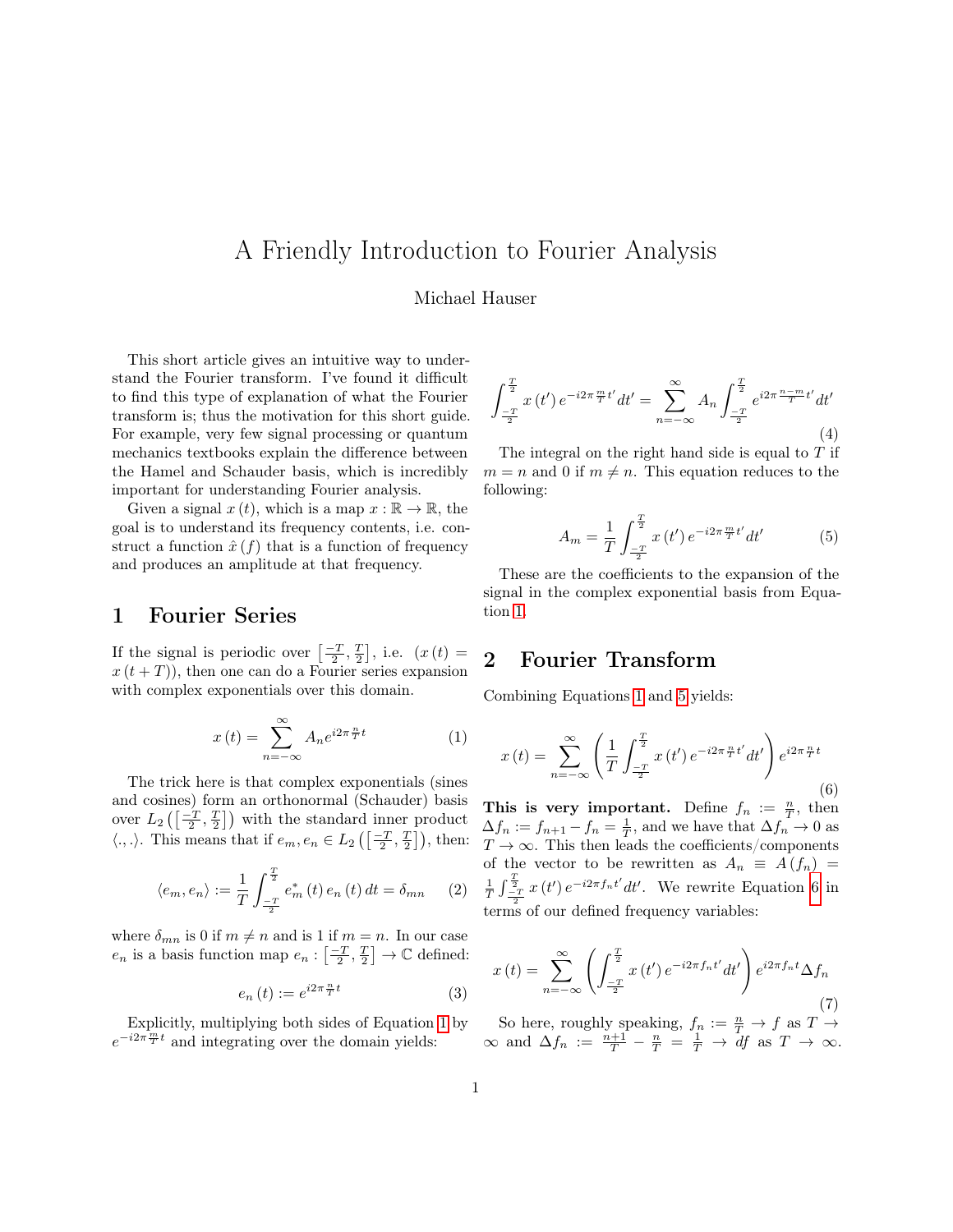These vagaries are made more clear in Section [3](#page-1-0) where it is formulated in terms of taking the closure of the countable basis in a Hilbert space to form an uncountable basis for the Hilbert space.

*Remark.* x is T-periodic, but if  $T \to \infty$  then x is no longer periodic over  $(-\infty, \infty)$ . However, we are still expanding x with periodic basis functions  $e^{i2\pi ft}$ which is not very intuitive. This is one of the many theoretical reasons for using wavelets as a different kind of basis function.

*Remark.*  $f_n := \frac{n}{T}$  is a countable index and f is an uncountable index, so as we go to the integral we must take the closure over the basis vectors. More specifically, the functions  $e_n : t \mapsto e^{-i2\pi \frac{n}{T}t}$  are indexed by the countable index set  $n \in \mathbb{Z}$ , but we need to pass it to an uncountable index set  $f \in \mathbb{R}$ , so we take the closure of the set of basis vectors  $\{e_n\}_{n\in\mathbb{Z}}$  after passing to the limit  $T \to \infty$ , which gives us the uncountable set of basis vectors  $\{e_f\}_{f \in \mathbb{R}}$  where  $e_f : t \mapsto e^{-i2\pi ft}$ .

$$
x(t) = \int_{-\infty}^{\infty} \left( \int_{-\infty}^{\infty} x(t') e^{-i2\pi ft'} dt' \right) e^{i2\pi ft} df \quad (8)
$$

To explicitly relate it to the Fourier series, we write  $A(f) := \int_{-\infty}^{\infty} x(t') e^{-i2\pi ft'} dt'$  from Equation [5,](#page-0-1) but of course this is the Fourier transform so it gets the following symbol:

$$
\hat{x}(f) := \int_{-\infty}^{\infty} x(t) e^{-i2\pi ft} dt \tag{9}
$$

To make an explicit comparison, in the countable basis case we have:

$$
x(t) = \sum_{n = -\infty}^{\infty} \hat{x}[n] e^{i2\pi \frac{n}{T}t}
$$
 (10)

Where we wrote  $\hat{x}[n] := A_n$ . This is in comparison to the uncountable basis case:

$$
x(t) = \int_{-\infty}^{\infty} \hat{x}(f) e^{i2\pi ft} df
$$
 (11)

This leads to the interpretation that the Fourier transform of a signal are the coefficients to the expansion of the signal in the uncountable basis  ${e_f}_{f\in\mathbb{R}}$ defined by  $e_f: t \to e_f(t) := e^{i2\pi ft}$ .

# <span id="page-1-0"></span>3 Notes on Hilbert spaces

Equation [3](#page-0-3) allows us to write Equation [1](#page-0-0) as:

<span id="page-1-1"></span>
$$
x(t) = \sum_{n = -\infty}^{\infty} A_n e_n(t)
$$
 (12)

Now remember  $(\mathcal{H}, +\mathcal{H}, \cdot \mathcal{H})$  is a vector space (in our case the set  $\mathcal{H} = L_2\left(\left[\frac{-T}{2}, \frac{T}{2}\right]\right)$  ), where vector addition and scalar multiplication are defined pointwise (for  $x, y \in \mathcal{H}$  then  $(x +_{\mathcal{H}} y)(t) := x(t)+_{\mathbb{C}} y(t)$ , and for  $\lambda \in \mathbb{C}$  as the scalar field, then  $(\lambda \cdot_{\mathcal{H}} x)(t) := \lambda \cdot_{\mathbb{C}} x(t)$ . In this way, functions are, roughly speaking, infinite dimensional vectors. The C-vector space  $(\mathcal{H}, +_{\mathcal{H}}, \cdot_{\mathcal{H}})$ with the (sesquilinear) inner product  $\langle \cdot, \cdot \rangle : \mathcal{H} \times \mathcal{H} \to \mathbb{R}$ together as the tuple  $(\mathcal{H}, +\mathcal{H}, \cdot\mathcal{H}, \langle.,.\rangle)$  is called a Hilbert space.

An enormously important property of the Hilbert space is that the inner product  $\langle \cdot, \cdot \rangle : \mathcal{H} \times \mathcal{H} \to \mathbb{R}$  induces a norm  $||\cdot||: \mathcal{H} \to \mathbb{R}$  defined by  $||x|| := \sqrt{\langle x, x \rangle},$ and the Hilbert space is complete with respect to this norm (i.e. every Cauchy sequence converges). This is a very important distinction between the Hamel basis (finite) and Schauder basis (infinite). The Hamel basis can only represent a vector as a finite sum (as in the case in the standard linear algebra course). In comparison a Schauder basis can both represent vectors as a finite sum (e.g. the signal is a finite sum of sine waves), as well as an infinite sum and converge to the vector in the limit. In this way the Schauder basis has much greater expressive power.

*Remark.* Note that  $e_m \in L_2(\mathbb{R})$  is a function.  $e_m(t)$ is the value of the function  $e_m$  at the point  $t \in \mathbb{R}$ , i.e.  $e_m(t)$  is a point, not a function. The function is  $e_m$ and is defined by how it maps a point  $t \in \mathbb{R}$  to a new point  $e_m(t)$ , so in our case we can write  $e_m : t \mapsto$  $e_m(t) := e^{-i2\pi \frac{m}{T}t}$ . This is a subtle point, but very often misunderstood by people in signal processing. So for example in Equation [2,](#page-0-4) you can take the inner product of two functions/vectors  $e_m, e_n \in L_2(\mathbb{R})$  as  $\langle e_m, e_n \rangle$ , but to take the inner product of two points  $\langle e_m(t), e_n(t) \rangle$  is nonsense (the inner product is a map  $\langle \cdot, \cdot \rangle : L_2(\mathbb{R}) \times L_2(\mathbb{R}) \to \mathbb{R}$ , and  $e_m, e_n \in L_2(\mathbb{R})$ , whereas  $e_m(t)$ ,  $e_n(t) \notin L_2(\mathbb{R})$ . It would be more clear to write  $\langle \cdot, \cdot \rangle_{L_2}$  instead of  $\langle \cdot, \cdot \rangle$ , but it is also just too much notation).